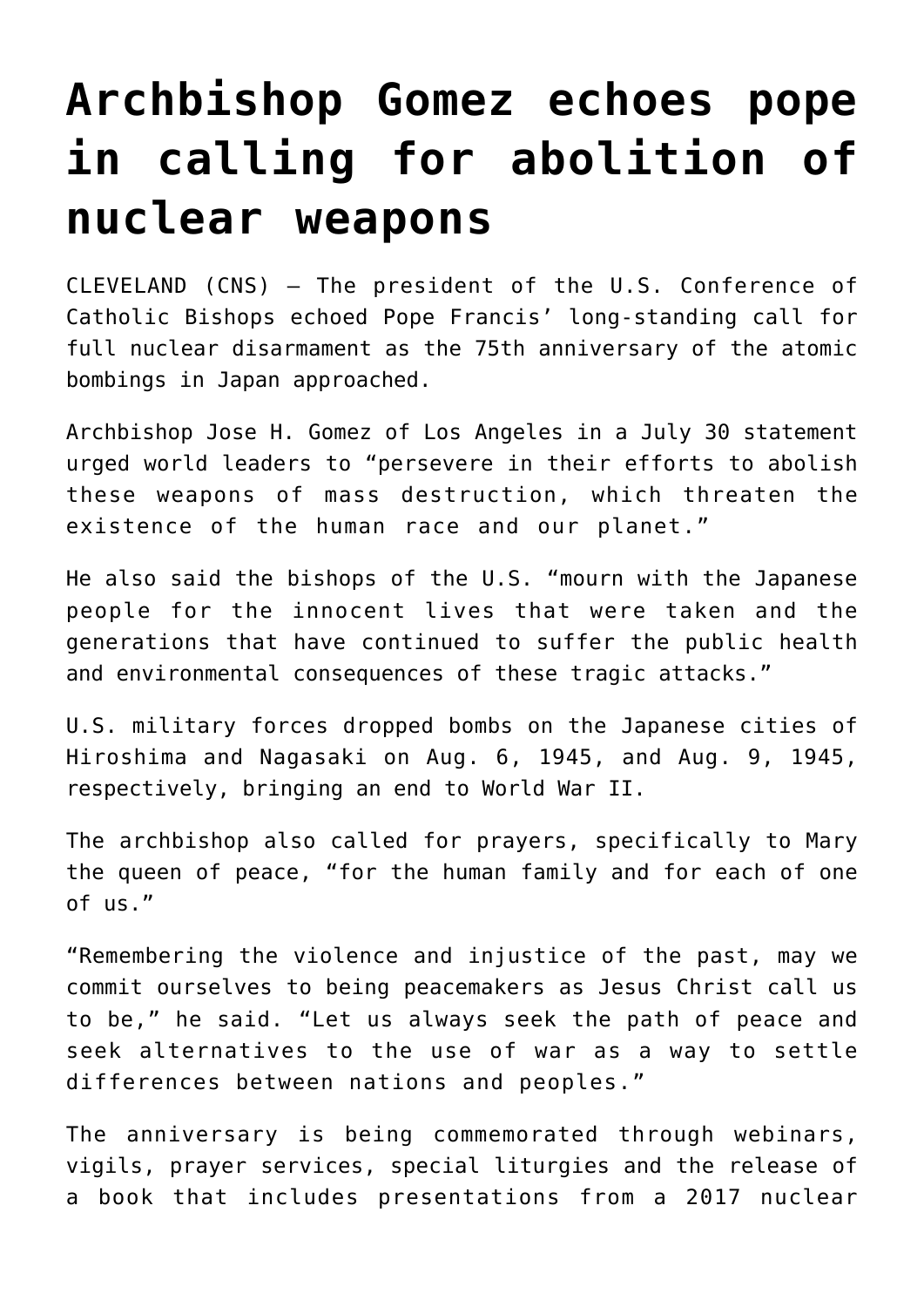disarmament conference at the Vatican.

Among the events is an Aug. 6 webinar, "Pondering Hiroshima: 'The Bomb' at 75," sponsored by the Institute for Human Ecology at The Catholic University of America, America Media and the Lumen Christi Institute.

Presenters include Andrew J. Bacevich, retired professor of international relations and history at Boston University, Archbishop Timothy P. Broglio of the U.S. Archdiocese for the Military Services, and Jesuit Father Drew Christiansen, professor of ethics and global development at Georgetown University.

Registration is required to join the event at <https://bit.ly/2PpY7g2>.

Elsewhere, from Ithaca, New York, to Des Moines, Iowa, Catholic Worker communities and faith communities have planned events Aug. 6-9 to call for nuclear disarmament and an end to war. Among the most ambitious will find Catholic Workers and Veterans for Peace gathering at the Iowa Air National Guard base in Des Moines, the home of a military drone command center, for a four-day vigil beginning Aug. 6.

Pax Christi USA has called on people to "pray, study and act" during the anniversary period and beyond as a way to live out the peace of Jesus. Resources, prayer, links to stories about the survivors of the bombings, known as hibakusha, are available at [www.paxchristiusa.org.](http://www.paxchristiusa.org)

The anniversary has prompted a renewed push by Pax Christi International and the International Campaign to Abolish Nuclear Weapons, the 2017 Nobel Peace Prize recipient, and other peace organizations to encourage countries to ratify the Treaty on the Prohibition of Nuclear Weapons, which was approved in 2017 by a majority of United Nations member states. The Holy See became one of the first entities to ratify the agreement.